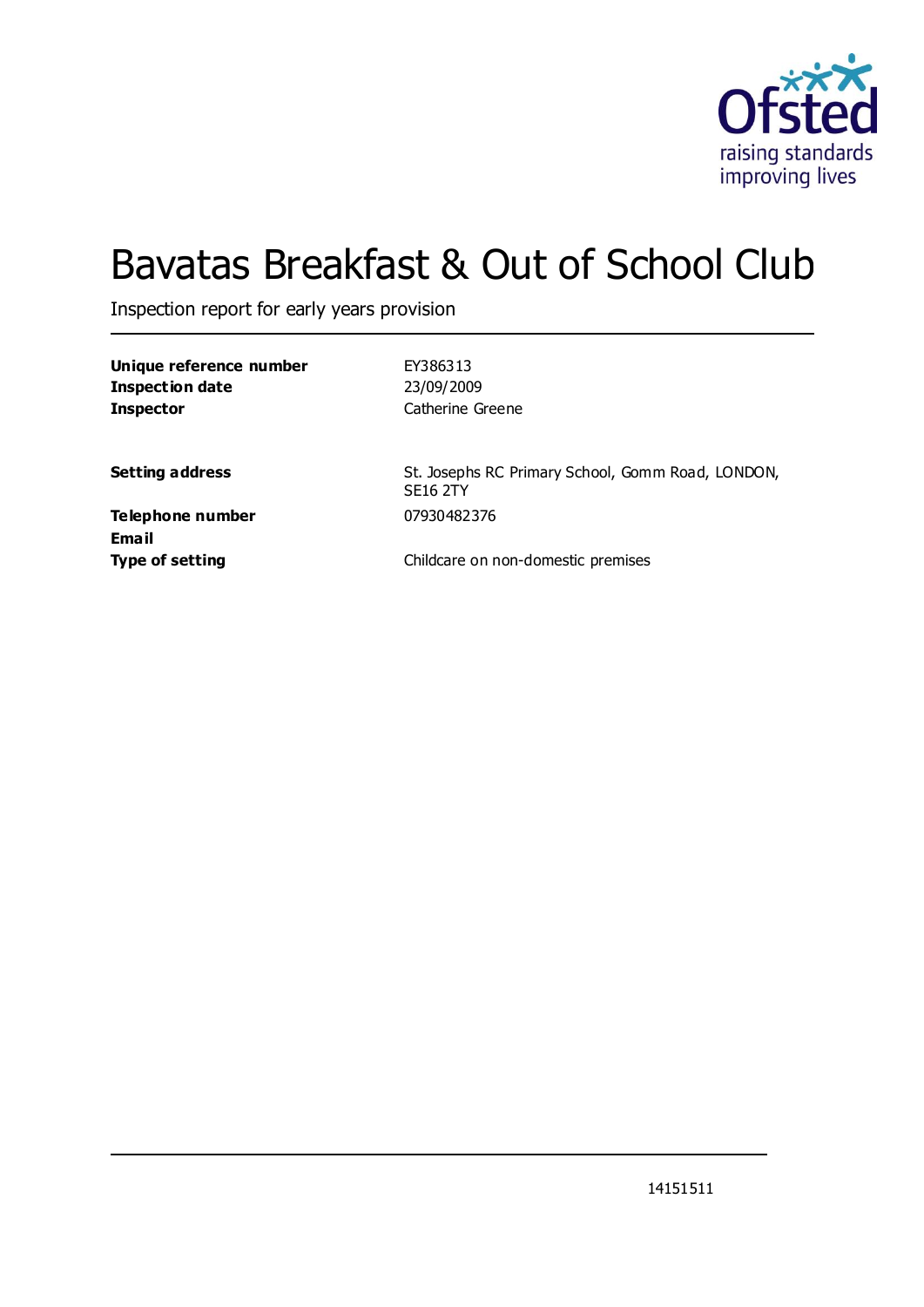The Office for Standards in Education, Children's Services and Skills (Ofsted) regulates and inspects to achieve excellence in the care of children and young people, and in education and skills for learners of all ages. It regulates and inspects childcare and children's social care, and inspects the Children and Family Court Advisory Support Service (Cafcass), schools, colleges, initial teacher training, work-based learning and skills training, adult and community learning, and education and training in prisons and other secure establishments. It rates council children's services, and inspects services for looked after children, safeguarding and child protection.

If you would like a copy of this document in a different format, such as large print or Braille, please telephone 08456 404040, or email enquiries@ofsted.gov.uk.

You may copy all or parts of this document for non-commercial educational purposes, as long as you give details of the source and date of publication and do not alter the information in any way.

Royal Exchange Buildings St Ann's Square Manchester M2 7LA

T: 08456 404040 Textphone: 0161 618 8524 E: enquiries@ofsted.gov.uk W: [www.ofsted.gov.uk](http://www.ofsted.gov.uk/)

© Crown copyright 2009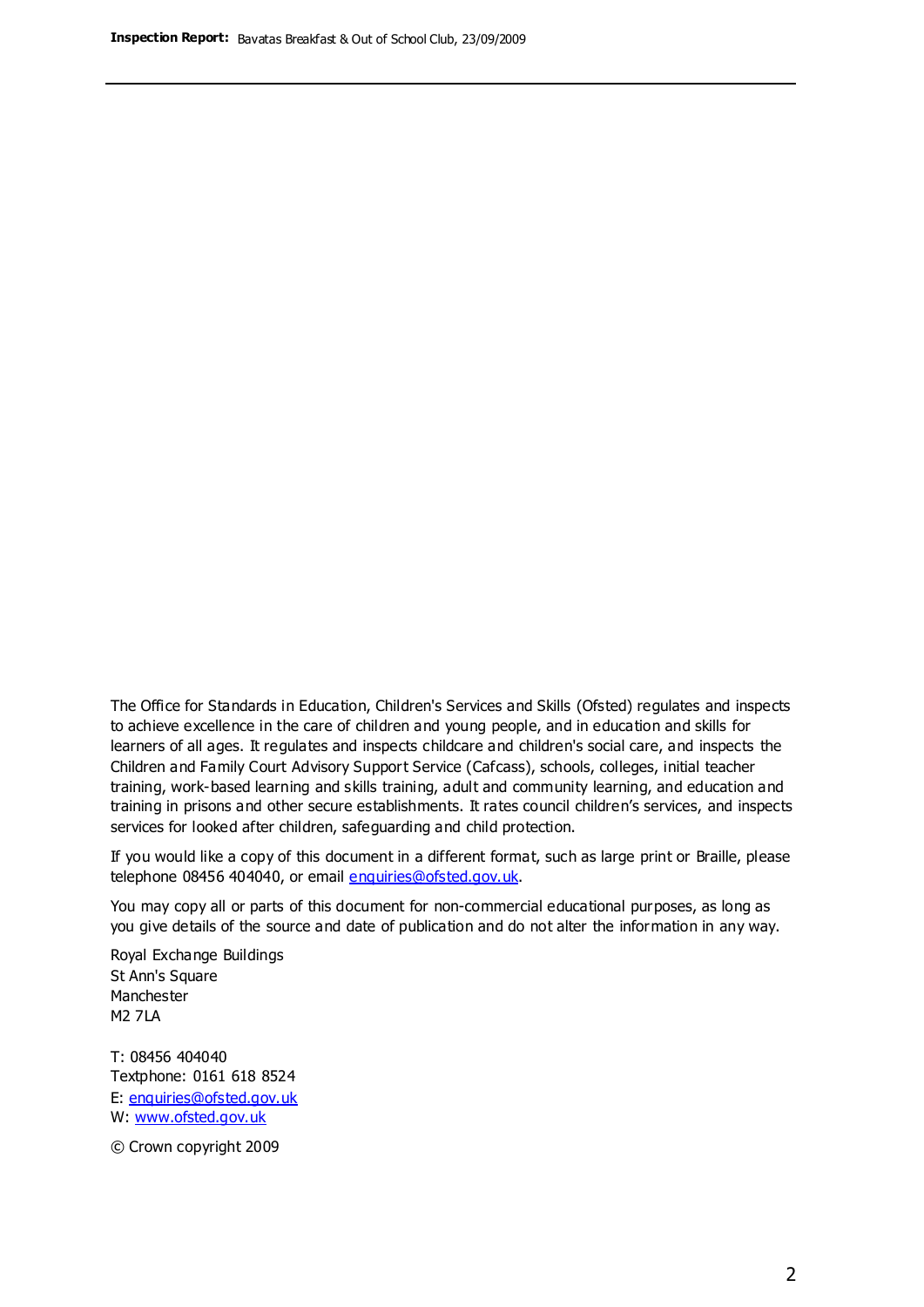#### **Introduction**

This inspection was carried out by Ofsted under Sections 49 and 50 of the Childcare Act 2006 on the quality and standards of the registered early years provision. 'Early years provision' refers to provision regulated by Ofsted for children from birth to 31 August following their fifth birthday (the early years age group). The registered person must ensure that this provision complies with the statutory framework for children's learning, development and welfare, known as the *Early* Years Foundation Stage.

The provider must provide a copy of this report to all parents with children at the setting where reasonably practicable. The provider must provide a copy of the report to any other person who asks for one, but may charge a fee for this service (The Childcare (Inspection) Regulations 2008 regulations 9 and 10).

Children only attend this setting before and/or after the school day and/or during the school holidays. The judgements in this report reflect the quality of early years provision offered to children during those periods.

The setting also makes provision for children older than the early years age group which is registered on the voluntary and/or compulsory part(s) of the Childcare Register. This report does not include an evaluation of that provision, but a comment about compliance with the requirements of the Childcare Register is included in Annex B.

Please see our website for more information about each childcare provider. We publish inspection reports, conditions of registration and details of complaints we receive where we or the provider take action to meet the requirements of registration.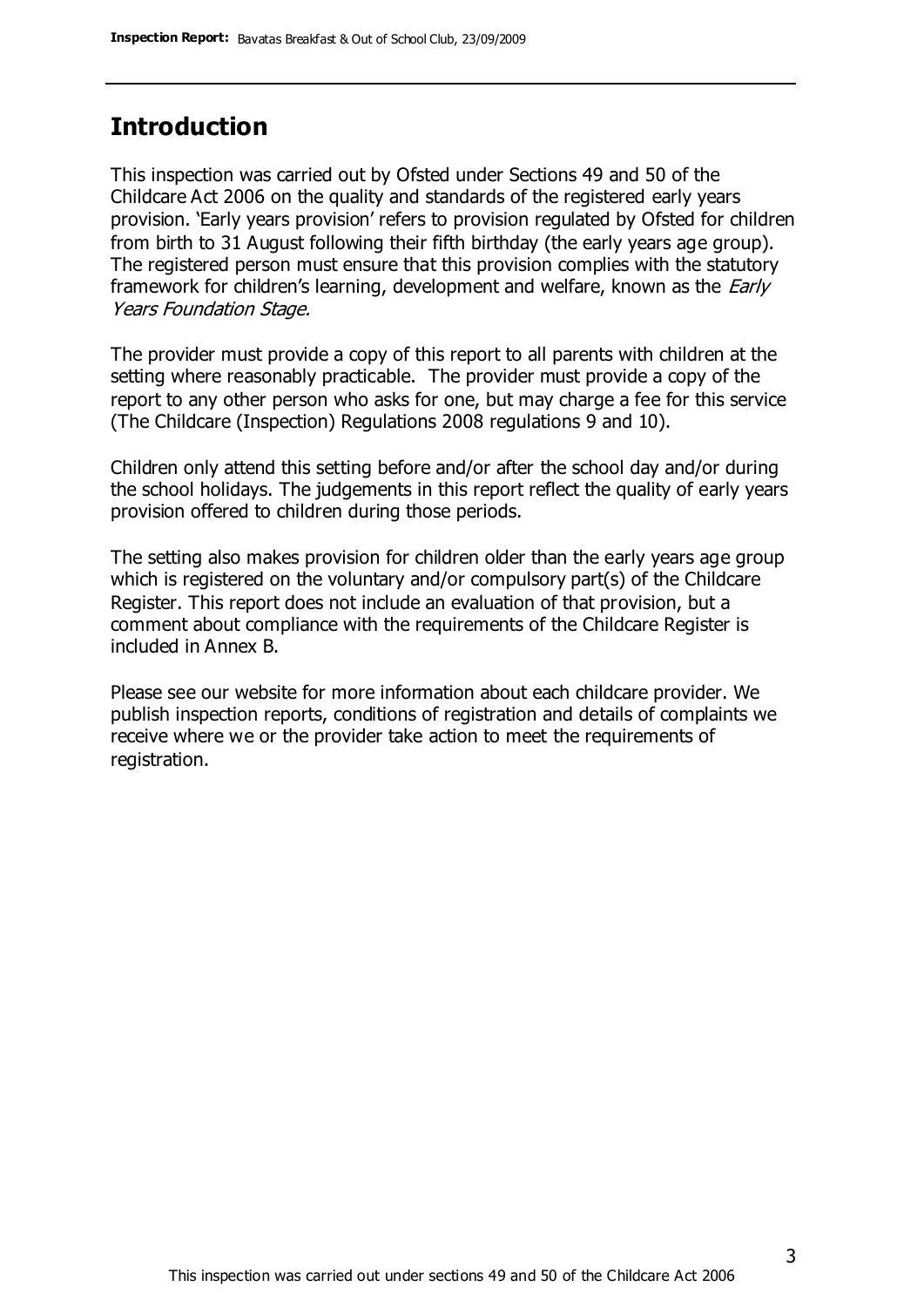### **Description of the setting**

Bavatas Breakfast & Out of School Club was registered in 2009 and operates from St Josephs RC Primary School in the Bermondsey area of Southwark. Children have access to one hall with adjoining open plan areas for play, one portacabin and an enclosed outside play area. The setting is registered to provide care for 24 children, of these eight children may be in the early years age group. The setting does not provide overnight care. The setting operates Monday to Friday during term time only, from 7.45am to 9am and 3.15pm to 6pm. There are currently 13 children on roll of these three children are in the early years age range. A team of two staff work with the children, one member of staff is qualified with a National Vocational Qualification at Level 3.

### **The overall effectiveness of the early years provision**

Overall the quality of the provision is satisfactory.

The Out of School club is currently not operational whilst waiting to move into new premises in the log cabins in the school grounds. However, the breakfast club is still operating. Although some satisfactory practices are in place regarding planning, staff interaction with children and the activities provided; this is not implemented consistently throughout the session. This results, at times, in not all children being consistently cared for in an enjoyable and calm environment. The manager has begun to evaluate practice in order to develop the quality of what children receive, however, organisational difficulties have meant that she has not made use of the self evaluation system to support her in this. Systems are in place to promote inclusion, and the manager liaises with the school to support children's individual needs. Staff are aiming to work in partnership with parents and the school to create a welcoming environment and there are procedures within the setting for ensuring children's safety and well-being.

### **What steps need to be taken to improve provision further?**

To fully meet the specific requirements of the EYFS, the registered person must:

| • ensure that records are on site and available for  | 09/10/2009 |
|------------------------------------------------------|------------|
| inspection (Documentation)                           |            |
| • ensure emergency medical consent is signed for all | 09/10/2009 |
| children attending (Safeguarding and welfare)        |            |
| • develop awareness and understanding of effective   | 09/10/2009 |
| ways to manage children's behaviour in a manner      |            |
| appropriate for their stage of development and       |            |
| particular needs (Behaviour management).             |            |

To further improve the early years provision the registered person should: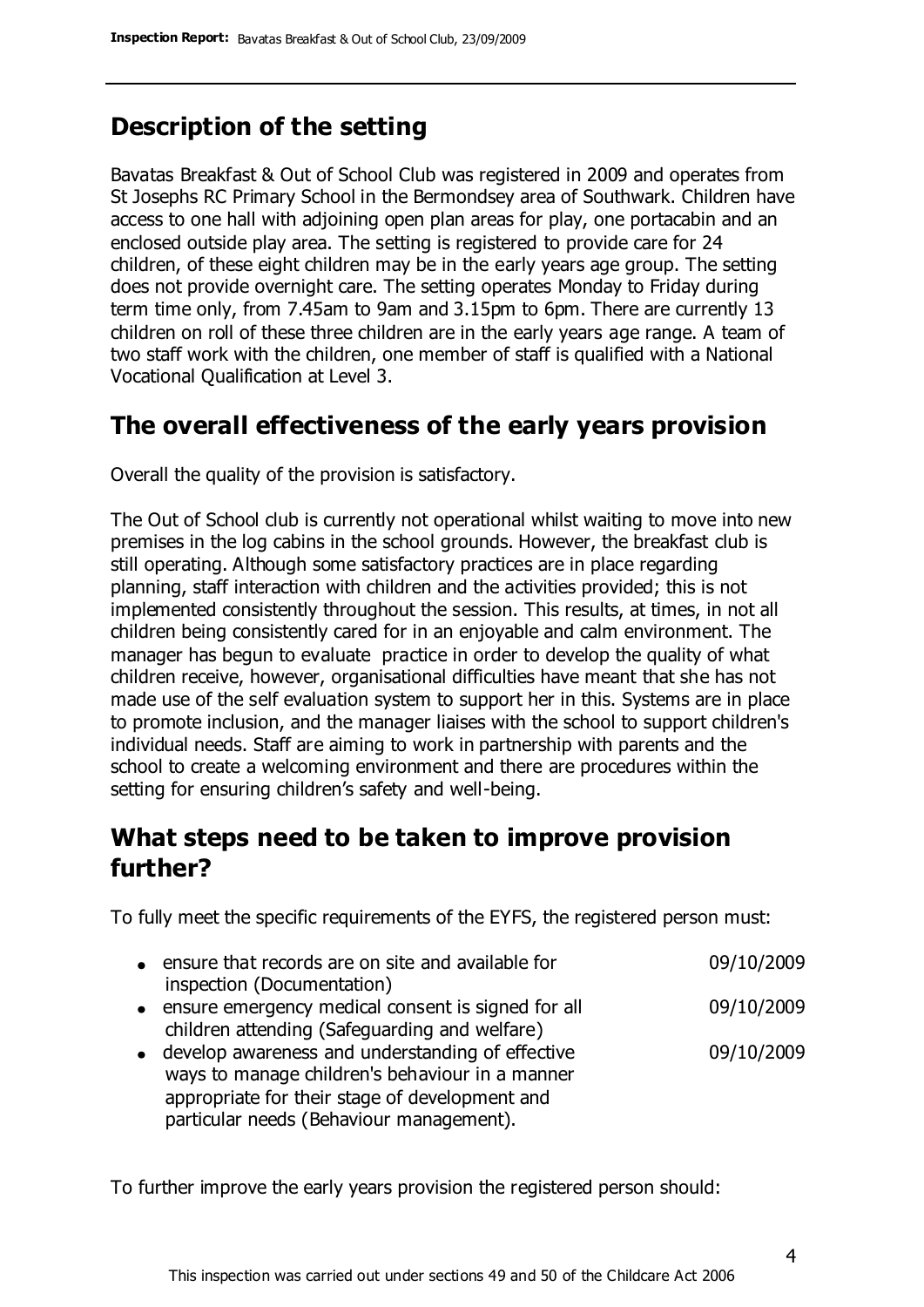- provide children with healthier options for their breakfast choice
- ensure that sound systems are in place and implemented to ensure that every child consistently receives an enjoyable and challenging learning experience tailored to meet their individual needs
- continue to develop resources which provide positive images that challenge children's thinking and help them to embrace differences in gender, ethnicity, language, religion, culture, special educational needs and disabilities
- continue to extend the partnership with parents and the school to develop effective ways to share information and to complement and support children's progress through the early learning goals.

### **The effectiveness of leadership and management of the early years provision**

Children's welfare is protected by staff's awareness of child protection issues and the action to take if they have concerns, although they are less sure about their partnership in this area with other agencies.

The manager is in the process of implementing new systems and strategies. She has demonstrated through discussion, a commitment to improvement. She has identified several areas to further promote systems for children overall and particularly to meet areas of the Early Years Foundation Stage (EYFS). Some disorganisation has resulted in weaknesses particularly relating to organisation and documentation. Documentation is in the process of review and not all required documents are currently held on site. Some children's registration forms omit parent's consent for emergency medical advice and or treatment. The setting based inside the school is regularly risk assessed and provides a welcoming and safe environment for children. Risk assessments are in place and daily safety checks are carried out throughout the school; in addition daily safety checks are carried out in all areas used by the breakfast and after school club. Children are able to move around independently as risks have been minimised and the school premises is well maintained and kept very clean.

Regular staff meetings take place and individual support and external training is offered to ensure both members of staff are able to reflect on and develop what they offer children. The process of self evaluation is developing, and plans are in place to involve the other members of staff and parents in contributing to the process. There are plans to implement sound practice regarding planning and assessment for when the after school provision resumes. Staff currently rely on their knowledge of individual children through their involvement with the school. Children are familiar with the newer member of staff who also works at the school during the day.

Satisfactory information is provided for parents verbally and there are plans to review documents in line with advice from the local authority early years service. Staff provide a generally satisfactory range of activities and opportunities that support children's progress in areas of learning. Children say they enjoy what is provided and learn as they play because staff take into consideration their interests when leading activities and planning for new resources. Children are treated as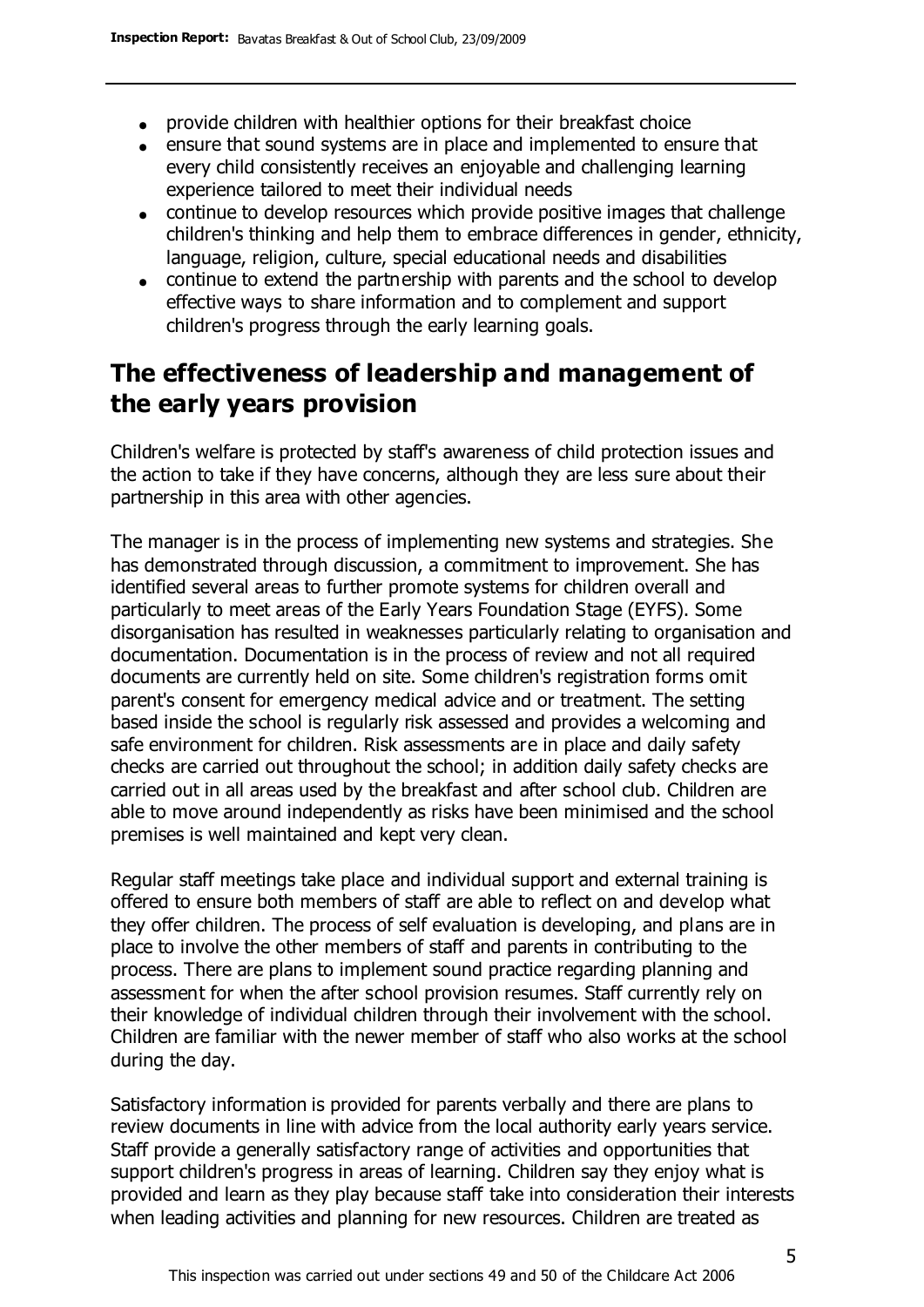individuals in an inclusive environment, the manager plans to develop her selection of toys and books that reflect different cultures and ways of life which are currently limited.

### **The quality and standards of the early years provision and outcomes for children**

Children arrive happy and with enthusiasm at the breakfast club and staff encourage them to quickly settle into the routine. They have satisfactory staff support and interaction as they play. They engage in mostly child lead activities in the short session of the breakfast club. Planning of activities is flexible and can be changed to suit children's current interests. Children are given the opportunity to make choices and good use is made of the hall for sports activities. A mixed group of girls and boys are involved in different games and they have opportunities to develop their team skills during physical games, such as tennis with balloons. Children have access to a laptop computer for educational games and research for their homework, this supports them in developing skills for the future. Staff get to know the children well informally and use this knowledge of their starting points to plan a range of activities. Observations go some way to supporting this aim, but are at a developmental stage. Similarly, a link between observations and planning is not fully operational at present. Children are asked to comment on their activities and to make suggestions to staff as to how these might be improved. They are interested in the activities provided during breakfast club but inconsistencies in how the session is planned results in several children with younger siblings having conflict especially around sharing of resources. Children are learning how to keep themselves safe, and they mostly behave in ways that are safe for themselves and others. They understand that they are expected to walk to their classes when the breakfast club ends and the school day begins.

Children say that they really like the breakfast food alternatives that are provided. However, these are currently of no nutritional value with white bread toast and orange squash being the popular choice. The manager has been unsuccessful in her attempts to introduce more healthy foods. Registration forms indicate any specific dietary requirements ensuring that staff are aware of children's dietary needs. Good practices, such as, encouraging children to wash their hands before breakfast are promoted. Although there is a designated outdoor area, this is not used during the breakfast club.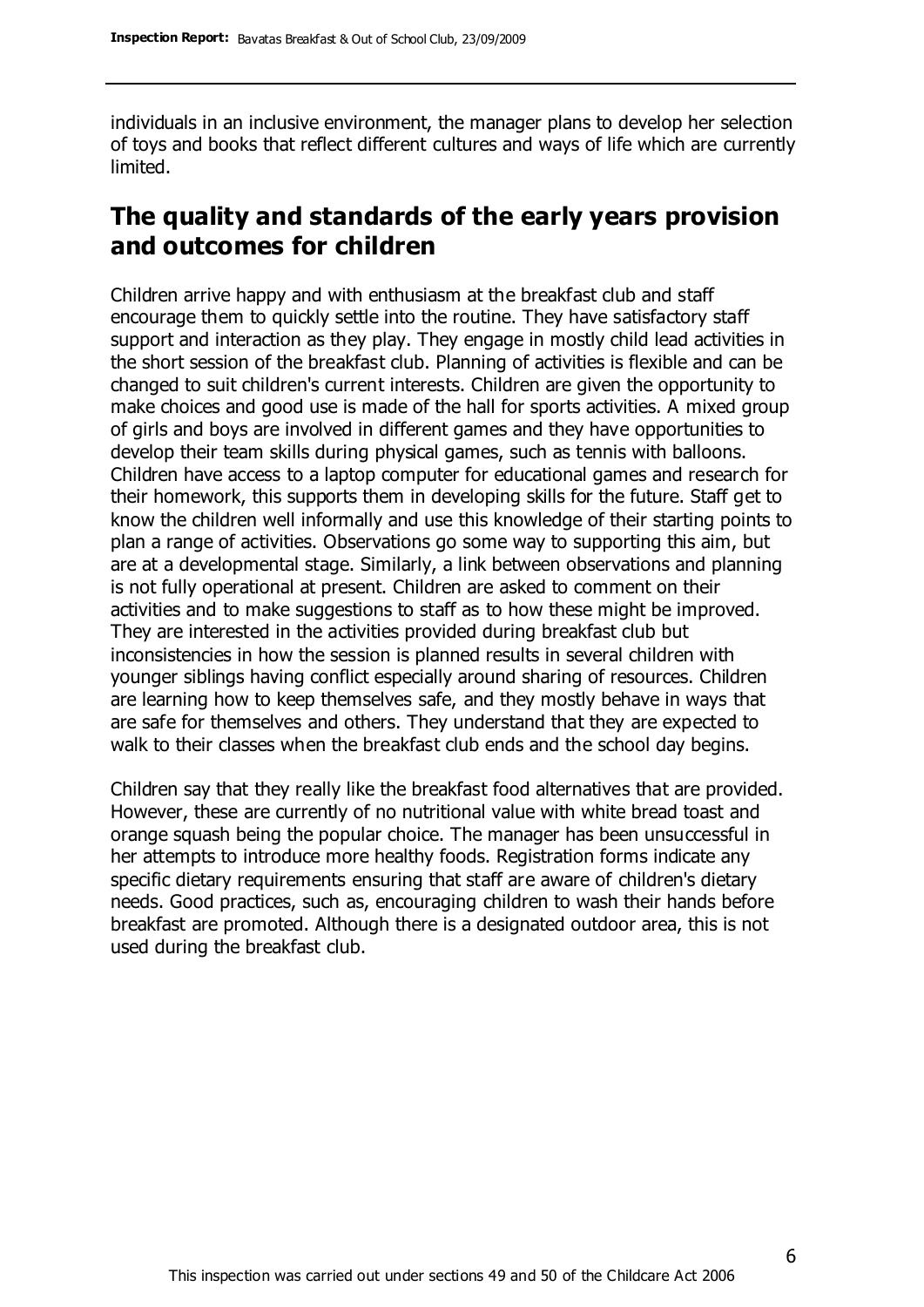### **Annex A: record of inspection judgements**

#### **The key inspection judgements and what they mean**

Grade 1 is Outstanding: this aspect of the provision is of exceptionally high quality Grade 2 is Good: this aspect of the provision is strong Grade 3 is Satisfactory: this aspect of the provision is sound Grade 4 is Inadequate: this aspect of the provision is not good enough

#### **The overall effectiveness of the early years provision**

| How well does the setting meet the needs of the<br>children in the Early Years Foundation Stage? |  |
|--------------------------------------------------------------------------------------------------|--|
| The capacity of the provision to maintain continuous                                             |  |
| improvement                                                                                      |  |

#### **The effectiveness of leadership and management of the early years provision**

| How effectively is the Early Years Foundation Stage led           |   |
|-------------------------------------------------------------------|---|
| and managed?                                                      |   |
| The effectiveness of leadership and management in embedding       | 3 |
| ambition and driving improvement                                  |   |
| The effectiveness with which the setting deploys resources        | 3 |
| The effectiveness with which the setting promotes equality and    |   |
| diversity                                                         |   |
| The effectiveness of safeguarding                                 | 3 |
| The effectiveness of the setting's self-evaluation, including the | 3 |
| steps taken to promote improvement                                |   |
| The effectiveness of partnerships                                 |   |
| The effectiveness of the setting's engagement with parents and    |   |
| carers                                                            |   |

#### **The quality of the provision in the Early Years Foundation Stage**

The quality of the provision in the Early Years Foundation Stage  $\vert$  3

#### **Outcomes for children in the Early Years Foundation Stage**

| <b>Outcomes for children in the Early Years Foundation</b>    |  |
|---------------------------------------------------------------|--|
| <b>Stage</b>                                                  |  |
| The extent to which children achieve and enjoy their learning |  |
| The extent to which children feel safe                        |  |
| The extent to which children adopt healthy lifestyles         |  |
| The extent to which children make a positive contribution     |  |
| The extent to which children develop skills for the future    |  |

Any complaints about the inspection or report should be made following the procedures set out in the guidance available from Ofsted's website: www.ofsted.gov.uk